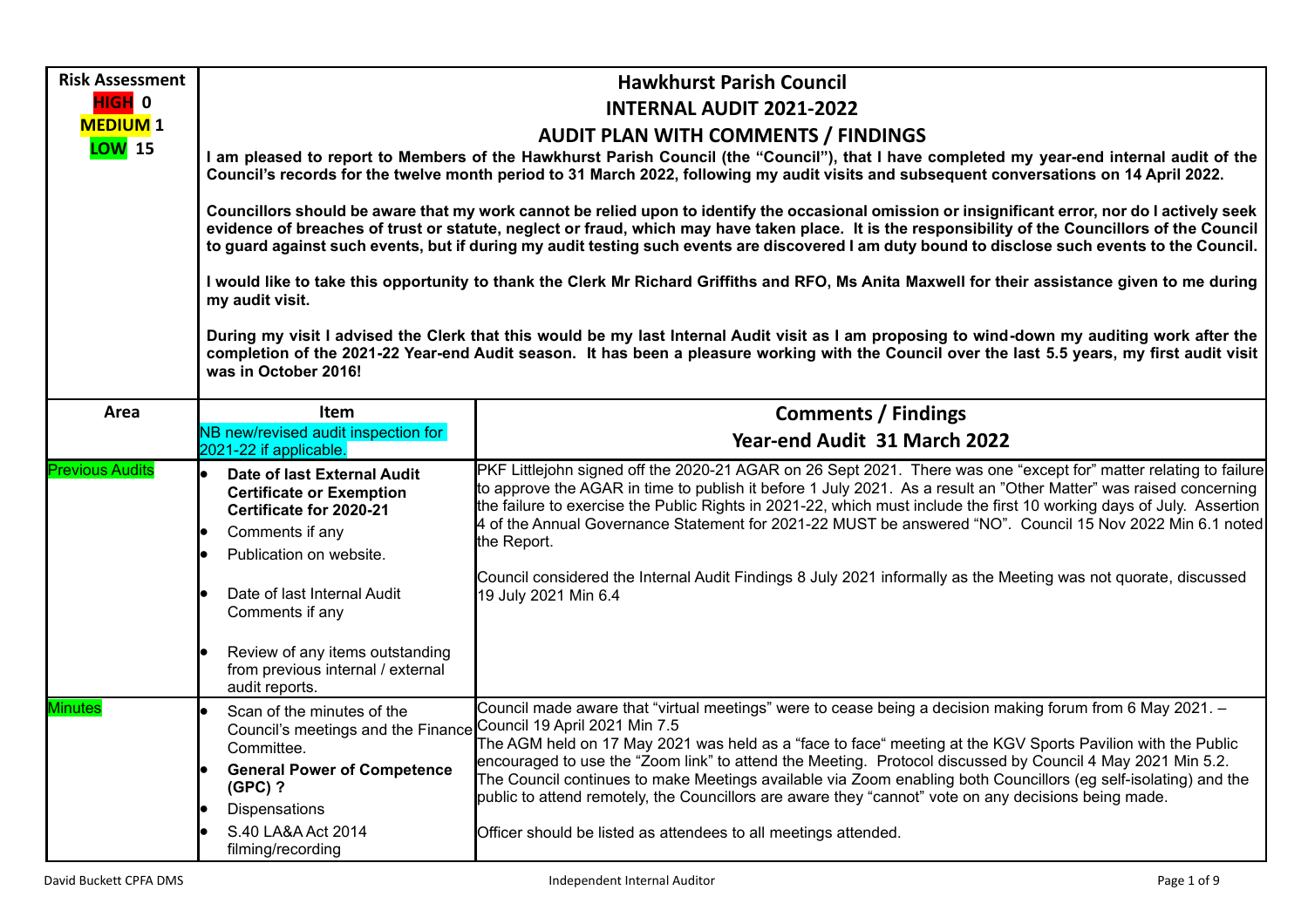| Code of Conduct/<br><b>Acceptance of Office</b>              | Date adopted<br>Any changes in elected/co-opted<br>members since last Audit?<br>DPI's complete<br>DPI's on website or weblink<br>New Governance Compliance<br><b>NEXT ELECTION ?</b>                                                                                                                                                                                                 | Cllrs Fitzpatrick, Whittle, Lusty and Appelbe were stepping down - Council 19 April 2021 Min 7.7<br>May 2020 Election deferred to 6th May 2021 - 11 nominations received for 13 seats = Uncontested Election -<br>Council 19 April 2021 Min 7.9<br>Michael Anderson and David Lloyd Owen - co-opted 19 July 2021<br>DPI's via a link to the TWBC website – NB Rachel Fagg is also listed but is a resident representative on the<br>Community & Sports Centre Committee (non-voting) - co-opted 29 Nov. 2021<br>Post Audit Note: Cllr Taylor-Smith, Pyne and Weeden have recently resigned as Councillors - Council 25 April<br>2022.                                                                                                                                                                                                                                                                                                                                                                                                                                                                                                                                                                                         |
|--------------------------------------------------------------|--------------------------------------------------------------------------------------------------------------------------------------------------------------------------------------------------------------------------------------------------------------------------------------------------------------------------------------------------------------------------------------|-------------------------------------------------------------------------------------------------------------------------------------------------------------------------------------------------------------------------------------------------------------------------------------------------------------------------------------------------------------------------------------------------------------------------------------------------------------------------------------------------------------------------------------------------------------------------------------------------------------------------------------------------------------------------------------------------------------------------------------------------------------------------------------------------------------------------------------------------------------------------------------------------------------------------------------------------------------------------------------------------------------------------------------------------------------------------------------------------------------------------------------------------------------------------------------------------------------------------------|
| Standing Orders and <b>.</b><br><b>Financial Regulations</b> | Have they been formally adopted<br>and applied?<br>Have any changes been made<br>since they were adopted or the last<br>audit?<br>Have any changes been formally<br>adopted by the Council?<br><b>Virtual Meetings / Delegation to</b><br><b>Clerk/RFO still in place ?</b><br><b>Updated re New NALC Models</b><br>SO's 2018, Fin Regs 2019 ?<br>Two signature rule still in place? | Standing Orders were reviewed by Council on 12 Oct 2020 Min 7.1 & 9 Nov 2020 Min 7.4, includes a "virtual<br>meeting protocol" as Appendix A. A further review by Council 21 Feb 2022 Min 7.1 alongside a revision of Terms<br>of Reference of Committees<br>Financial Regulations reviewed and adopted by Council 19 April 2021 Min 7.1 The Minute included a very<br>detailed amendment relating to "Payments", in my view this will be very unwieldy and very time<br>consuming to actually monitor and produce an annual "payment performance report". I doubt whether the<br>Scribe Accounting system can capture that sort of information. Most SME's are happy with the payment<br>arrangements with PC's, which at worst are on a monthly cycle and they know payment will be<br>forthcoming assuming there is no issue with the goods and services provided. The "practicalities" of<br>introducing these arrangements need to be properly reviewed including "Officer time" to do it.<br>Both documents are on the Council's website under the Policies & Regulations section.<br>Council 13 Dec 2021 approved delegated powers to the Clerk in conjunction with the Chairman and other "Chairs"<br>as appropriate. |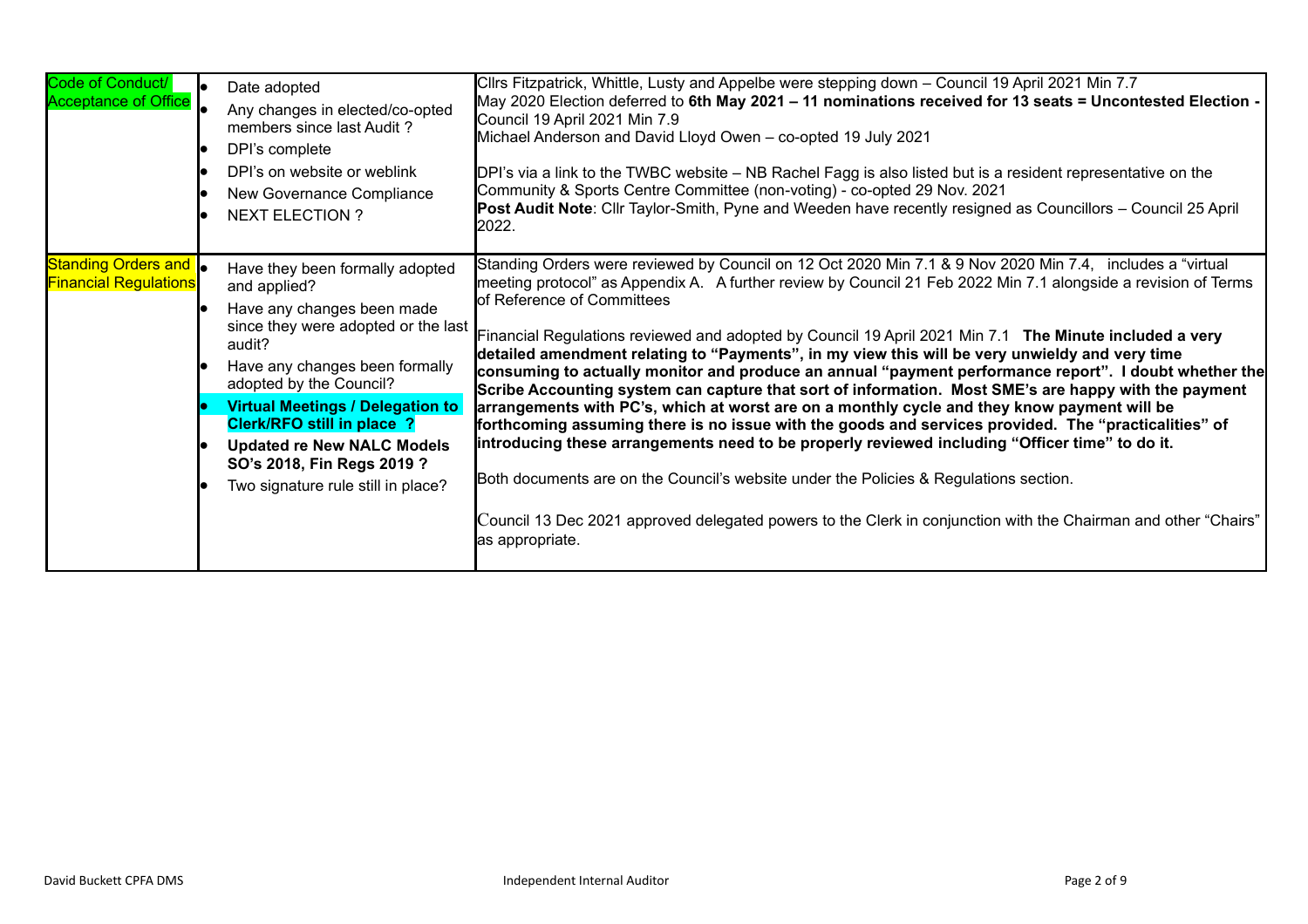| <b>Risk Management</b> | Risk Assessments - Are they:<br>Carried out regularly?<br>$\circ$<br>Adequate?<br>$\circ$<br>Reported in the minutes?<br>$\circ$<br><b>Inspections of play equipt</b><br>$\circ$<br>etc if carried out by staff/Cllrs<br>have they been trained,<br>accredited?<br><b>ANNUAL REVIEW?</b><br>$\circ$ | Detailed risk assessments in place for the Copt Hall, King George V Hall, (24 Jan 2021), potential "users" are<br>asked to do a risk assessment on how they intend to use the hired facilities.<br>The External Caretaker undertakes regular visual inspections of Council assets including play equipment (he has<br>been trained but lapsed during lockdown, booked on a future course). Sovereign Design Play Systems Ltd carry<br>out bi-monthly compliance inspections of the play equipment with ROSPA inspections done by Playsafety Ltd.<br>The Corporate Risk Register June 2021 reviewed by Strategy, Administration & Projects Committee (SAP) 14 June<br>2021 with recommendations to Council. This Risk Register was reviewed recently and Council 21 March 2022<br>Agenda 7.2 asked to adopt the Risk Register.<br>Corporate Risk Register March 2022 on the website. |
|------------------------|-----------------------------------------------------------------------------------------------------------------------------------------------------------------------------------------------------------------------------------------------------------------------------------------------------|-------------------------------------------------------------------------------------------------------------------------------------------------------------------------------------------------------------------------------------------------------------------------------------------------------------------------------------------------------------------------------------------------------------------------------------------------------------------------------------------------------------------------------------------------------------------------------------------------------------------------------------------------------------------------------------------------------------------------------------------------------------------------------------------------------------------------------------------------------------------------------------|
|                        | Insurance cover $-$ is it:<br>Appropriate/Adequate?<br>$\circ$<br>LTA in place?<br>$\circ$<br>Reviewed regularly?<br>$\circ$<br>Fidelity Guarantee Cover £<br>$\circ$<br>(Balances + $\frac{1}{2}$ Precept)                                                                                         | Insurance cover provided by Zurich Municipal - a 3-year LTA running to 31 March 2022. The Agreement has been<br>renewed with Zurich Municipal for 1 more year pending a more indepth review of the insurance requirements.<br>The Parish Office is covered by insurance via Broomhill Management Co Ltd. (Aon using an Aviva property<br>insurance policy). There is reference to a tenant (the Council) within the policy documents. NB this will need to be<br>incorporated into the Council's policy if the Offices are purchased.<br>£250,000                                                                                                                                                                                                                                                                                                                                   |
|                        | Internal controls - are they:<br>Documented?<br>$\circ$<br>Adequate?<br>$\circ$<br>Reviewed regularly?<br>$\circ$<br><b>Statement of Internal Control</b><br>$\circ$<br>(SIC)?                                                                                                                      | The Statement of Internal Control for 2021-22 will either be on the AGM Agenda (May 2022) or the next Meeting of<br>the SAP Comm.                                                                                                                                                                                                                                                                                                                                                                                                                                                                                                                                                                                                                                                                                                                                                   |
|                        | Systems and Procedures - are<br>they:<br>Documented?<br>$\circ$<br>Adequate?<br>$\circ$<br>Followed?<br>$\circ$<br>Reviewed regularly?<br>$\circ$                                                                                                                                                   | Various Policies and Regulations were reviewed/adopted during 2020-21 and are on the Council's website,<br>examples being Complaints Procedure (Nov 2020), Walking & Cycling Policy (July 2020) and Metal Detecting<br>Policy (Jan 2021)<br>HPC Cemetery Regulations - Jan 2021<br>HPC Allotment Tenancy Agreement - 2020<br>HPC Community Grants - Policy and Application Form<br>Retention and Disposal Policy - Council 16 Aug 2021 Min 6.3                                                                                                                                                                                                                                                                                                                                                                                                                                      |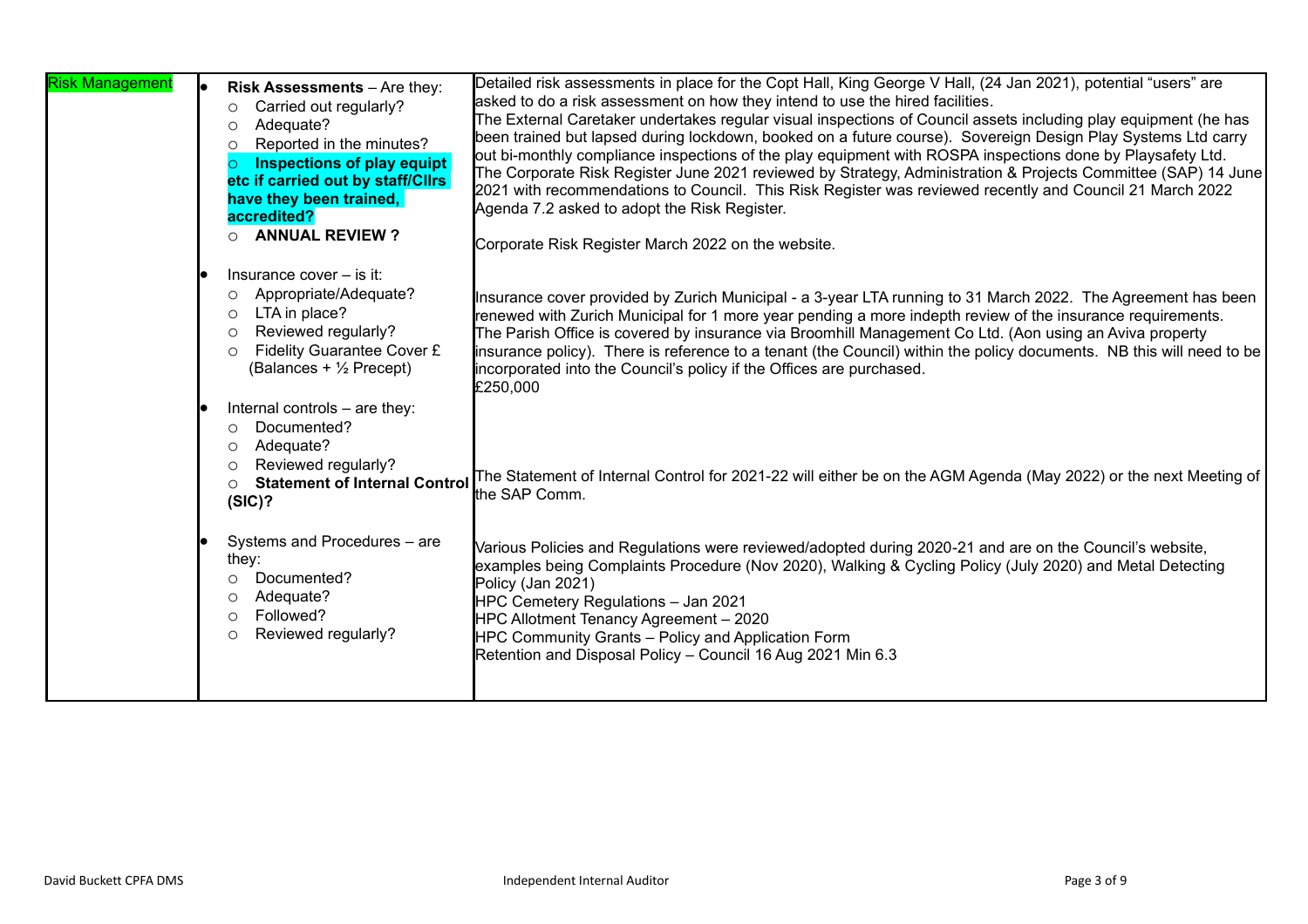| <b>Budgetary Controls</b>                                              | Is the annual budgeting process<br>reported and approved by the<br>Council?<br><b>Budget/Precept amounts</b><br>$\circ$<br>minuted?<br><b>Review of All Reserves</b><br>included as part of the<br><b>Budget Setting Process?</b><br>Is the actual performance against<br>the budgets reported to the Council<br>during the year<br>O Compare with Fin Regs?<br>Are significant variances explained<br>in sufficient detail?<br><b>Ongoing Covid-19 implications?</b> | Approved Budget for 2021-22 = £250,270, Precept = £232,475<br>The RFO provides quarterly monitoring reports to Council (eg 1 <sup>st</sup> Qtr 30 June - 16 Aug 2021 Min 6.7, to Nov 2021<br>linked to Budget 2022-23 discussion - 13 Dec 2021 Min 6.3)<br>Reserves Allocation as at August 2021 - Total Reserves £183,974 inc £45,000 General Reserve on the website.<br>16 Aug 2021 Min 6.5<br>The Budget & Precept discussions for 2022-23 - Council 13 Dec 2021 Min 6.4 listed key points with decision<br>deferred to the January 2022 Meeting. Council 10 Jan 2022 Min 6.1 - ratified the Precept proposal of £249,321<br>(2021-22 - £232,475) a 7% increase but due to an increase in the Tax Base for 2022-23 the Band D impact would<br>be 3.8% increase. Council also considered the Reserves position at the same Meeting Min 6.2, the Total<br>Reserves inc General Reserves remained the same as reported in August 2021 - Good Practice. |
|------------------------------------------------------------------------|-----------------------------------------------------------------------------------------------------------------------------------------------------------------------------------------------------------------------------------------------------------------------------------------------------------------------------------------------------------------------------------------------------------------------------------------------------------------------|--------------------------------------------------------------------------------------------------------------------------------------------------------------------------------------------------------------------------------------------------------------------------------------------------------------------------------------------------------------------------------------------------------------------------------------------------------------------------------------------------------------------------------------------------------------------------------------------------------------------------------------------------------------------------------------------------------------------------------------------------------------------------------------------------------------------------------------------------------------------------------------------------------------------------------------------------------|
| Section 137<br>expenditure<br>£8.41 FOR 2021-22<br>(£8.32 FOR 2020-21) | What is the cash limit for the year?<br>Is a separate account/analysis<br>kept?<br>Has the cash limit been exceeded?<br>Have the spending powers been<br>properly used and Minuted?                                                                                                                                                                                                                                                                                   | Total payments in 2021-22 = £5,079 including the contribution to the Royal British legion another area to benefit<br>was works related to defibrillators.                                                                                                                                                                                                                                                                                                                                                                                                                                                                                                                                                                                                                                                                                                                                                                                              |
| <b>Book-keeping</b>                                                    | Cashbook - is it:<br>Fit for purpose?<br>Up to date?<br>Arithmetically correct?<br><b>Balanced regularly?</b><br>Turnover above £200k pa?<br><b>Income &amp; Expenditure basis of</b><br>accounting?<br>Record keeping and the<br>arrangements in place to store<br>previous year's accounts etc.                                                                                                                                                                     | Scribe accounts (now on-line) with extracts to Excel spreadsheet. The charitable activity has to be excluded from<br>the AGAR figures presented on Section 2 Statement of Accounts, which is a complication during the year-end<br>closure. NB for the AGAR submission 2021-22 PKF Littlejohn has requested confirmation of the "filing of the<br>charity accounts with the Charity Commission as part of the "Intermediate Level Review" imposed on all<br>parish/town councils with gross income and expenditure greater than £200kpa.<br>Scribe Cemetery Package approved 19April 2021 Min 7.4 Implementation in progress hopefully on-stream in 2022<br>The Council accounts on an Income & Expenditure basis and fully complies with the expected record keeping<br>arrangements.                                                                                                                                                                 |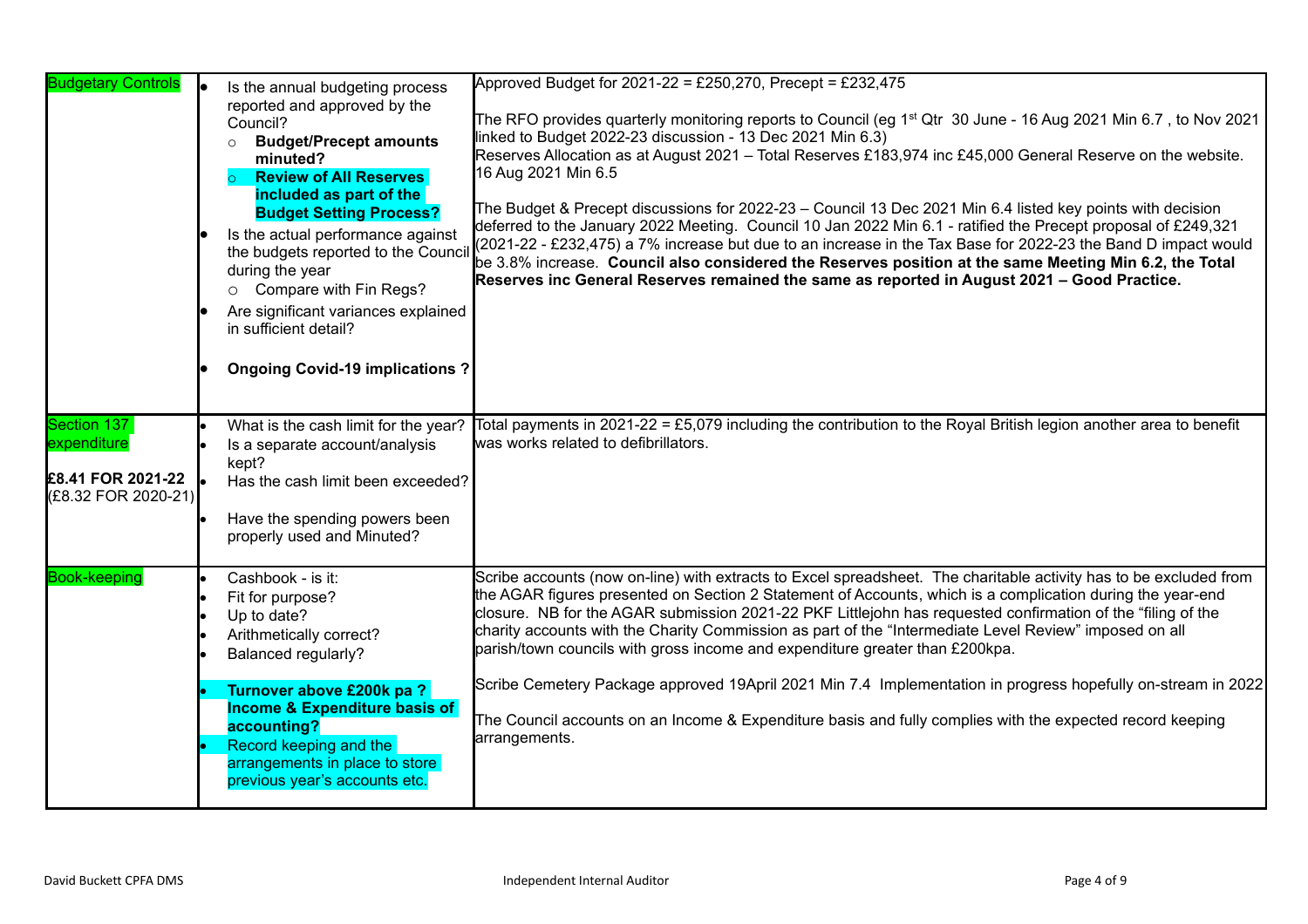| <b>Petty Cash</b> | Has the amount of petty cash float N/A<br>been agreed?<br>Are all petty cash entries recorded?<br>lo<br>Are payments made from petty<br>cash fully supported by receipts /<br>VAT invoices?<br>Are petty cash reimbursements<br>signed for?<br>Date of last petty cash<br>reimbursement?<br>Is petty cash balance independently<br>checked regularly |                                                                                                                                                                                                                                                                                                                                                                                                                                        |
|-------------------|------------------------------------------------------------------------------------------------------------------------------------------------------------------------------------------------------------------------------------------------------------------------------------------------------------------------------------------------------|----------------------------------------------------------------------------------------------------------------------------------------------------------------------------------------------------------------------------------------------------------------------------------------------------------------------------------------------------------------------------------------------------------------------------------------|
| Pavrol            | Who is on the payroll and are<br>contracts of employment in<br>place?<br>Who is the RFO?<br><b>Annual Appraisal in place?</b><br>Have there been any changes to<br>the establishment and/or changes<br>to individual contracts during the<br>year?                                                                                                   | Parish Clerk - Mr R Griffiths (37hrs pw)<br>Deputy Clerk & RFO - Ms A Maxwell (20hrs pw)<br>Warden - Mr P Hazell (37 hrs pw) (former role was External Caretaker)<br>Cleaner Copt Hall & Sports Pavilion - Ms S Morley did not return from "furlough" and resigned April 2021. A<br>contract cleaner (Ms Hazell) has taken over the duties for the time being                                                                          |
|                   | <b>Members Allowances in place</b><br>and paid via payroll system?<br>Have new appointments and<br>changes to contracts been<br>approved and minuted?<br>Do salaries paid agree with those<br>approved by the Council?                                                                                                                               | Parish Councillor Basic Allowance of £330pa was approved by Council 19 July 2021 -Min 6.1)<br>(NB only payable to an "elected" Cllr, not a "co-opted Cllr.) 6 Cllrs claimed this allowance in 2021-22, with 2 Cllrs<br>requesting their Allowances be put towards the Golf Club Planning Appeal Fund.<br>Detailed records of pension payments, PAYE and NI inspected (P30's) and random sample of payslips checked.<br>P60's inspected |
|                   | Have PAYE/NIC requirements been<br>properly applied and accounted for?<br>Payroll outsourced?<br><b>WORKPLACE PENSION IN</b><br><b>PLACE</b>                                                                                                                                                                                                         | Outsourced to Beechcroft Accountancy Services (Jackie Pudney). Details of any overtime etc to be paid provided<br>by the RFO each month as required.<br>Peoples Pension - Clerk, RFO the Warden has "opted out".                                                                                                                                                                                                                       |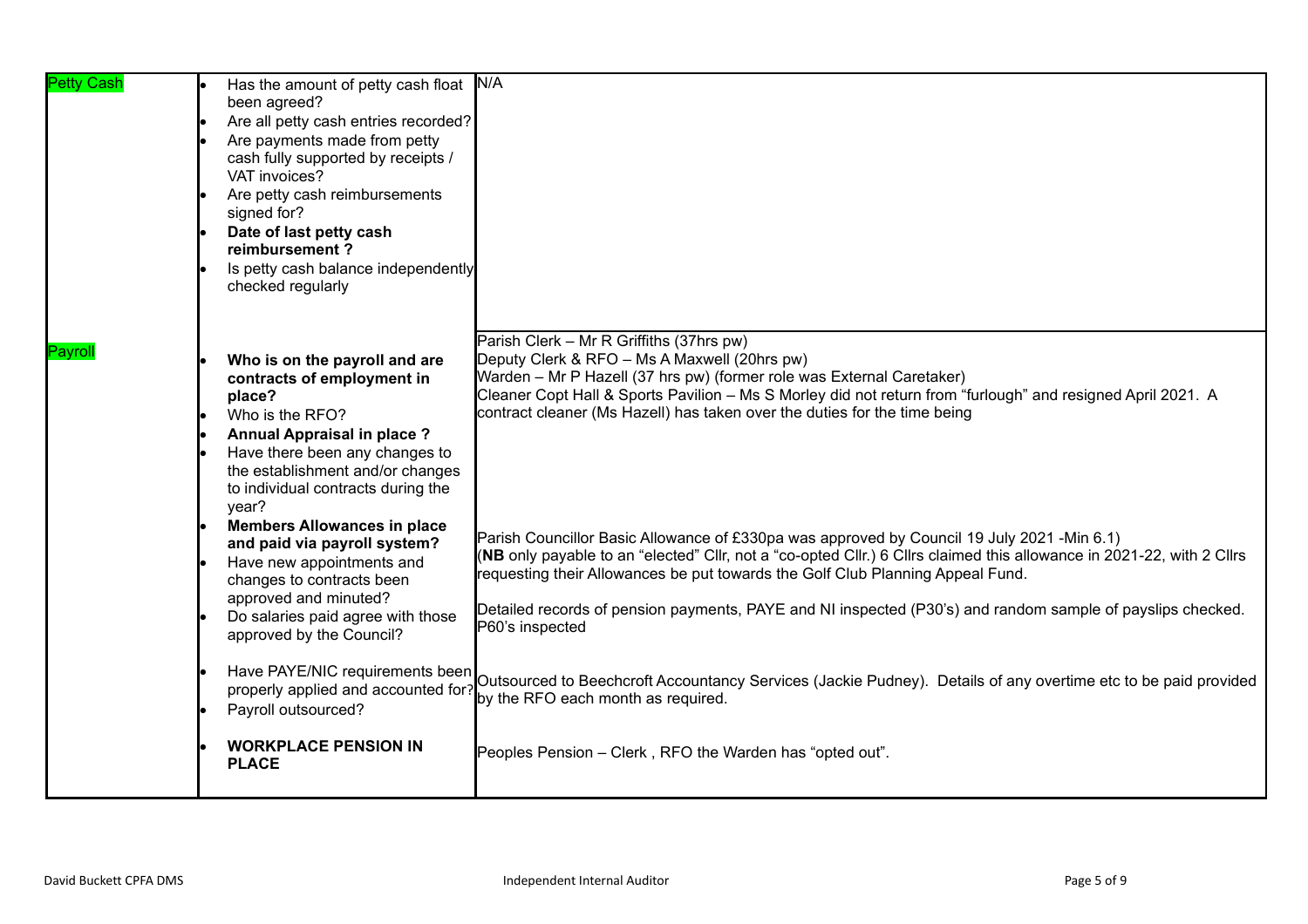| Payments | Are all payments recorded and<br>supported by appropriate<br>documentation?                                                                                                                                                                                                                                                                          | Payments schedules provided to Cllrs prior to Meetings and approved for payment as appropriate, the schedules<br>also include payments made by DD/SO and Debit Card since the last meeting.                                                                                                                                                                                                                                                                                                                                                                                         |
|----------|------------------------------------------------------------------------------------------------------------------------------------------------------------------------------------------------------------------------------------------------------------------------------------------------------------------------------------------------------|-------------------------------------------------------------------------------------------------------------------------------------------------------------------------------------------------------------------------------------------------------------------------------------------------------------------------------------------------------------------------------------------------------------------------------------------------------------------------------------------------------------------------------------------------------------------------------------|
|          | Are payments minuted?                                                                                                                                                                                                                                                                                                                                | Payments made via Lloyds Debit Cards issued to the Clerk & Deputy Clerk/RFO                                                                                                                                                                                                                                                                                                                                                                                                                                                                                                         |
|          | Review of DD's and SO's ?                                                                                                                                                                                                                                                                                                                            | The Council hasn't formally reviewed the DD & SO's payments for a while, although the payments made by<br>these methods are included in the monthly payment listings. Recommend a former review by Councillors.                                                                                                                                                                                                                                                                                                                                                                     |
|          | <b>STAFF costs definition for</b><br>inclusion in Box 4 for 2021-22,<br>check parity for 2020-21?<br>Currently includes salary, tax,<br>NIC & Pension (employee & ers)<br>+ taxable benefits ( home<br>working allowance, broadband &<br>phone allowance etc NOT incl.                                                                               | Staff expenses/allowances within Scribe have been excluded from the staff cost centre to make the year-end<br>accounting easier and compliant with the rules.                                                                                                                                                                                                                                                                                                                                                                                                                       |
|          | Has VAT been identified, recorded<br>and reclaimed?                                                                                                                                                                                                                                                                                                  | VAT claims submitted during 2021-22 totalled £26,450 -<br>Period 1 Jan to 31 Mar 2021 - £5,182<br>Period 1 April to 30 June 2021 - £5,135<br>Period 1 July to 31 Aug 2021 - £2,782 - NB £13,099 recd 8 Feb 2022, covering 3 claim periods<br>Period 1 Sept to 31 Dec 2021 - £13,351 recd 30 Mar 2022                                                                                                                                                                                                                                                                                |
|          | Have internal control procedures<br>been adhered to?                                                                                                                                                                                                                                                                                                 | Period 1 Jan to 31 Mar 2022 - £2,498 to claim in 2022-23                                                                                                                                                                                                                                                                                                                                                                                                                                                                                                                            |
|          | Contracts:<br>What contracts exist?<br>$\circ$<br>Compliance with SO's<br>$\circ$<br>Have any new contracts or<br>$\circ$<br>contract variations/extensions<br>been awarded in the year?<br>Procedures adopted for letting<br>$\circ$<br>of contracts<br>Have contract payments been<br>$\circ$<br>made in accordance with the<br>contract document? | There have been various specialists/consultants appointed to assist with the design/costing of the proposed<br>Community Centre Project and associated works.<br>Streetlights Ltd - streetlight mtce.<br>Commercial Services Ltd - Grounds Mtce. Contract<br>$BT - broadband$ service<br>Collectmywaste - commercial waste contractor<br>Grenkeleasing - photocopier rental<br>Microshade - website hosting, back-up support<br>Richard Max & Co (solicitors) - legal support associated with the Golf Club planning application<br>HS Services Partnership - HR advice as required |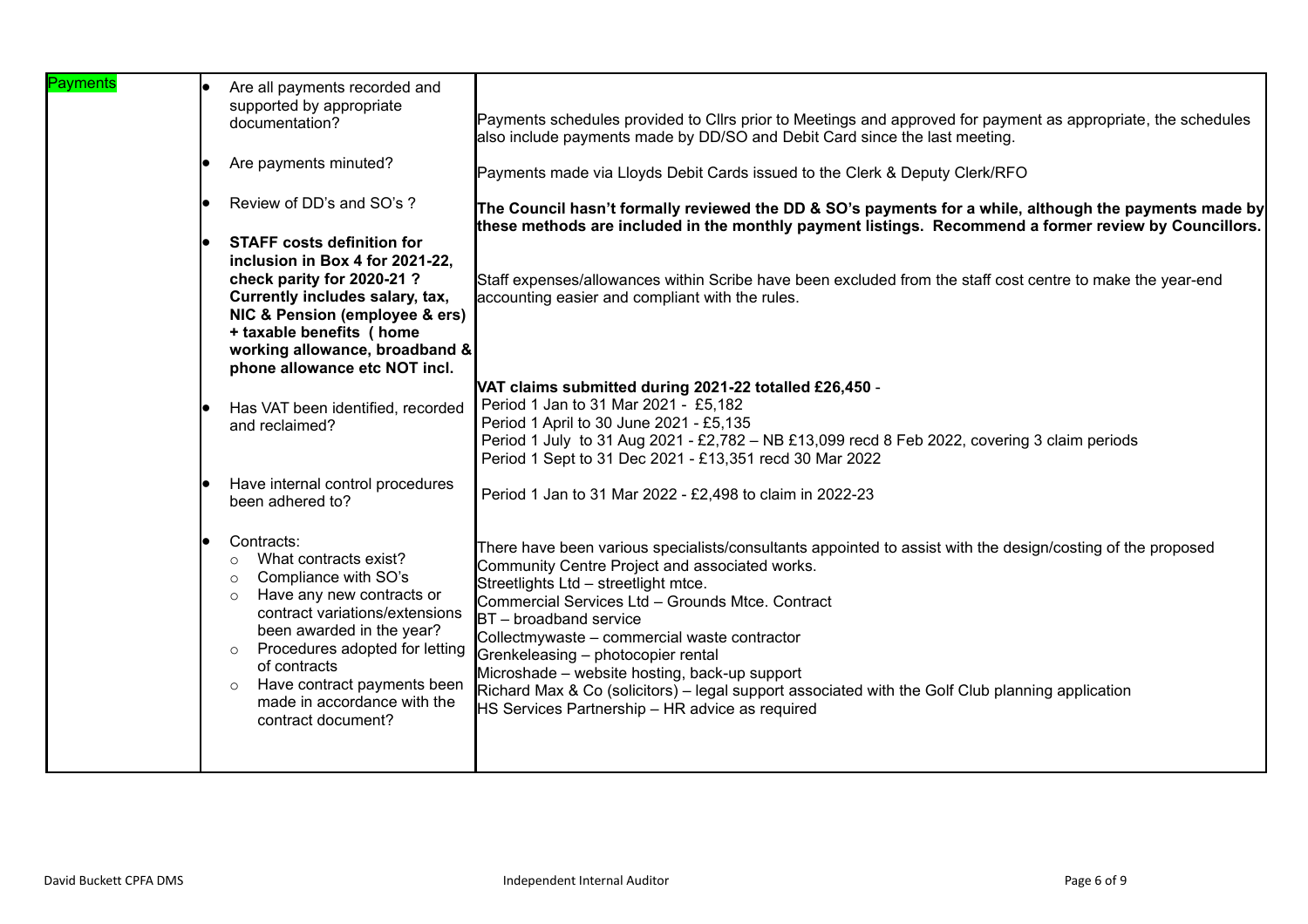| <b>Receipts</b>                    | Are all receipts recorded correctly?                     | Precept 2021-22 - £232,475                                                                                            |
|------------------------------------|----------------------------------------------------------|-----------------------------------------------------------------------------------------------------------------------|
|                                    | Are all receipts promptly banked?                        | Cemetery receipts £10,705 (£6,308 - 2020-21)                                                                          |
|                                    |                                                          | Allotments £1,825 (£1,903 - 2020-21)                                                                                  |
|                                    | payments                                                 | Precept, CTSG and Sect 106 & CIL Victoria Hall £9,229 (£5,650 - 2020-21)                                              |
|                                    |                                                          |                                                                                                                       |
|                                    | Are income records inc                                   | Council agreed the Facility & Services (FAS) Comm recommendations for the Allotment Fees increase by £2 per           |
|                                    | allotments, burials, hirings                             | full plot and £1 per half-plot - 16 Aug 2021 Min 7.1 Other fees considered by FAS 14 March 2022 Min 6.9, in           |
|                                    | adequate?                                                | future to be effective from 1 Oct each year                                                                           |
|                                    | Are invoicing arrangements                               | Electricity refund of £4,019 relating to the Parish Office to be used towards the "archiving costs" – Council 18 Oct  |
|                                    | adequate?                                                | 2021 Min 6.4                                                                                                          |
|                                    | <b>Ongoing Covid-19 implications?</b>                    | The billing arrangements in place are adequate, the Scribe Cemetery package is planned to be used in 2022-23.         |
|                                    |                                                          | Income figures have improved since the re-opening of facilities NB charitable activities not covered in these figures |
| <b>Bank reconciliation &amp;  </b> |                                                          | Bank balances as at 31 March 2022 were -                                                                              |
| <b>PWLB Loans</b>                  | What current/deposit accounts<br>exist?                  |                                                                                                                       |
|                                    |                                                          | £10,001 (sweep arrangement in place)<br>Lloyds (No. 1) current $a/c$ (0508) -                                         |
|                                    | <b>Investment Strategy</b><br>recommended where bank     | Lloyds (No. 2) Access Res a/c (7860) -<br>£85,343                                                                     |
|                                    | balances are in excess of £100k                          | Cambridge & Counties Bank a/c (7060) -<br>£89,380                                                                     |
|                                    | <b>FSCS aware?</b>                                       | Cambridge Bu Soc a/c (4610) -<br>£84,720                                                                              |
|                                    | Are bank reconciliations regularly                       | £269.444<br><b>TOTAL</b>                                                                                              |
|                                    | carried out for each account?                            | There were two small sums of unpresented cheques £336 to adjust the year-end balance to £269,108 (Statement           |
|                                    | Level of Balances to Precept ratio                       | of Accounts - Box 8)                                                                                                  |
|                                    |                                                          |                                                                                                                       |
|                                    | Are the cheque counterfoils,<br>paying-in books and bank | Reserves Policy – March 2019 and Reserves Allocation 2021 on the website                                              |
|                                    | statements adequately referenced?                        |                                                                                                                       |
|                                    |                                                          |                                                                                                                       |
|                                    | When was the last review of the                          |                                                                                                                       |
|                                    | banking arrangements?                                    |                                                                                                                       |
|                                    |                                                          | Lloyds Debit Cards - first used in Nov 2020.                                                                          |
|                                    |                                                          |                                                                                                                       |
|                                    | <b>Internet Banking/Corporate Card</b>                   |                                                                                                                       |
|                                    | and if in place Financial Regs                           |                                                                                                                       |
|                                    | updated ?                                                |                                                                                                                       |
|                                    |                                                          | The RFO has arranged for the removal of former Cllrs from the signatory list and replaced with new Cllrs including    |
|                                    | Signature review (Two signatures                         | Cllr Green, Paish, Pyne and Taylor-Smith. Cllr Anderson to be added.                                                  |
|                                    | required?)                                               | Post Audit Note: Cllr Taylor-Smith, Pyne and Weeden have recently resigned as Councillors - Council 25 April          |
|                                    |                                                          | 2022.                                                                                                                 |
|                                    |                                                          |                                                                                                                       |
|                                    | Any PWLB loans?                                          |                                                                                                                       |
|                                    |                                                          |                                                                                                                       |
|                                    |                                                          | No Ioans                                                                                                              |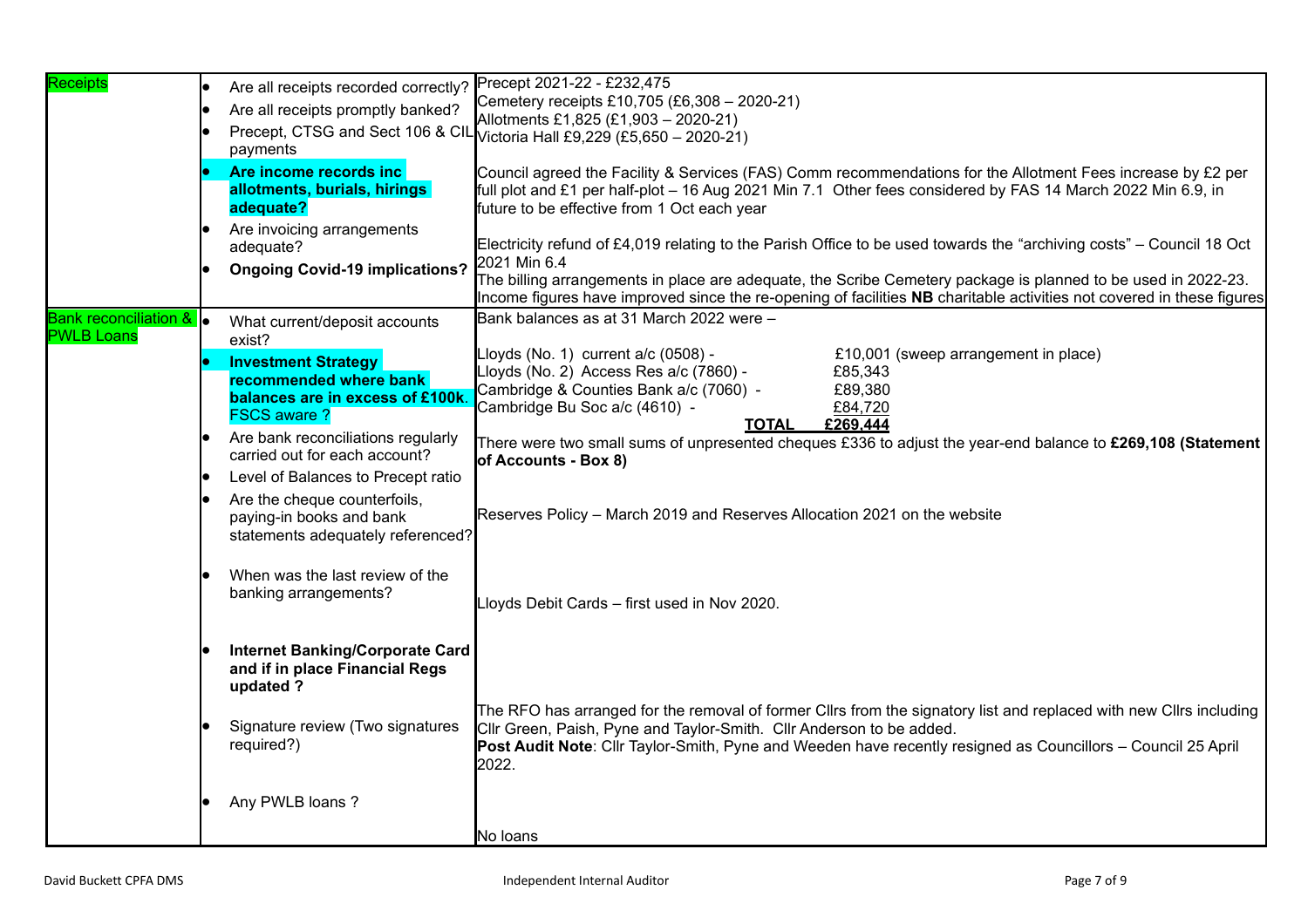| <b>Assets and Asset</b><br>Register (AR) | $\bullet$ | Are all the material assets owned<br>by the Council recorded in an AR?<br>Is the AR up to date?<br><b>Basis of Asset Values?</b><br>Are long-term investments<br>recorded?<br>Are the valuations regularly                                       | NB I noticed a reference to a revaluation of Council Assets within the Minutes. The Council has<br>established the policy of using the actual cost (net of VAT) when adding new assets, unless the assets<br>have been "gifted or transferred", when the convention is to value at a "nominal £1". Council assets are<br><b>NOT subject to the commercial</b><br>concepts of depreciation and revaluations in terms of the asset valuation reported in the AGAR.<br>Revaluations can be used for insurance purposes and in the case of asset disposals.<br>Asset Policy approved by Council 11 March 2019, published on the website conforms with the above.<br>The Clerk updated me on the progress on the New Community Centre and outdoor facilities. |
|------------------------------------------|-----------|--------------------------------------------------------------------------------------------------------------------------------------------------------------------------------------------------------------------------------------------------|----------------------------------------------------------------------------------------------------------------------------------------------------------------------------------------------------------------------------------------------------------------------------------------------------------------------------------------------------------------------------------------------------------------------------------------------------------------------------------------------------------------------------------------------------------------------------------------------------------------------------------------------------------------------------------------------------------------------------------------------------------|
|                                          |           | reviewed?<br>Does the AR show the insurance<br>values ?                                                                                                                                                                                          | There were minimal changes to the Asset Register values reported for 31 Mar 2022 shown in the Statement of                                                                                                                                                                                                                                                                                                                                                                                                                                                                                                                                                                                                                                               |
|                                          |           | Digital Photographic evidence?<br>Is there a separate Inventory List of                                                                                                                                                                          | Accounts.                                                                                                                                                                                                                                                                                                                                                                                                                                                                                                                                                                                                                                                                                                                                                |
|                                          |           | low value items (e.g. below the<br>insurance excess levels) ?                                                                                                                                                                                    |                                                                                                                                                                                                                                                                                                                                                                                                                                                                                                                                                                                                                                                                                                                                                          |
| <b>Year-end procedures</b><br>Inc. AGAR  |           | Does the 2021-22 AGAR<br>Statement of Accounts agree with including the Bank Reconciliation.<br>the cashbook?<br>Is there an audit trail from the<br>financial records to the accounts?<br>Have debtors and creditors<br>been properly recorded? | Accounting records were checked against the figures to be used in the AGAR Statement of Accounts for 2021-22,                                                                                                                                                                                                                                                                                                                                                                                                                                                                                                                                                                                                                                            |
|                                          |           | Date of approval of 2020-21<br>$\bullet$<br>AGAR & Certificate of Exemption Accounts on 5 July 2021<br>criteria met, exemption declared                                                                                                          | Council approved the 2020-21 AGAR on 19 July 2021 Min 6.4.2 & 6.4.3. The RFO signed off the Statement of<br>Date of Announcement - 23 July 2021                                                                                                                                                                                                                                                                                                                                                                                                                                                                                                                                                                                                          |
|                                          |           | <b>PROOF of public rights</b><br>provision during summer<br>2021 & website-AIAR ICOs                                                                                                                                                             | <b>Public Inspection period - 26 July to 7 Sept 2021</b><br>Evidence - Unfortunately the RFO was unable to provide evidence of the posting of the Public Notice to<br>the website as the website provider was unable to provide the necessary transactional analysis. The RFO<br>will instead take a screen shot of the 2021-22 AGAR posting.                                                                                                                                                                                                                                                                                                                                                                                                            |
|                                          |           | <b>Public Inspection Period</b><br><b>Minuted?</b><br>New governance compliance<br>regime - refer to new<br><b>Practitioners' Guide 2021</b>                                                                                                     | <b>Extract from Detailed Instructions issued by PKF Littlejohn</b><br>Publishing means inclusion on the authority's website*. Publication on a notice board is not<br>mandated but is good practice;<br>Extract from Publication Requirements shown on Page 1 of the AGAR Form 3<br>It is recommended as best practice, to avoid any potential confusion by local electors and interested<br>parties, that you also publish the Annual Internal Audit Report, page 3.                                                                                                                                                                                                                                                                                    |